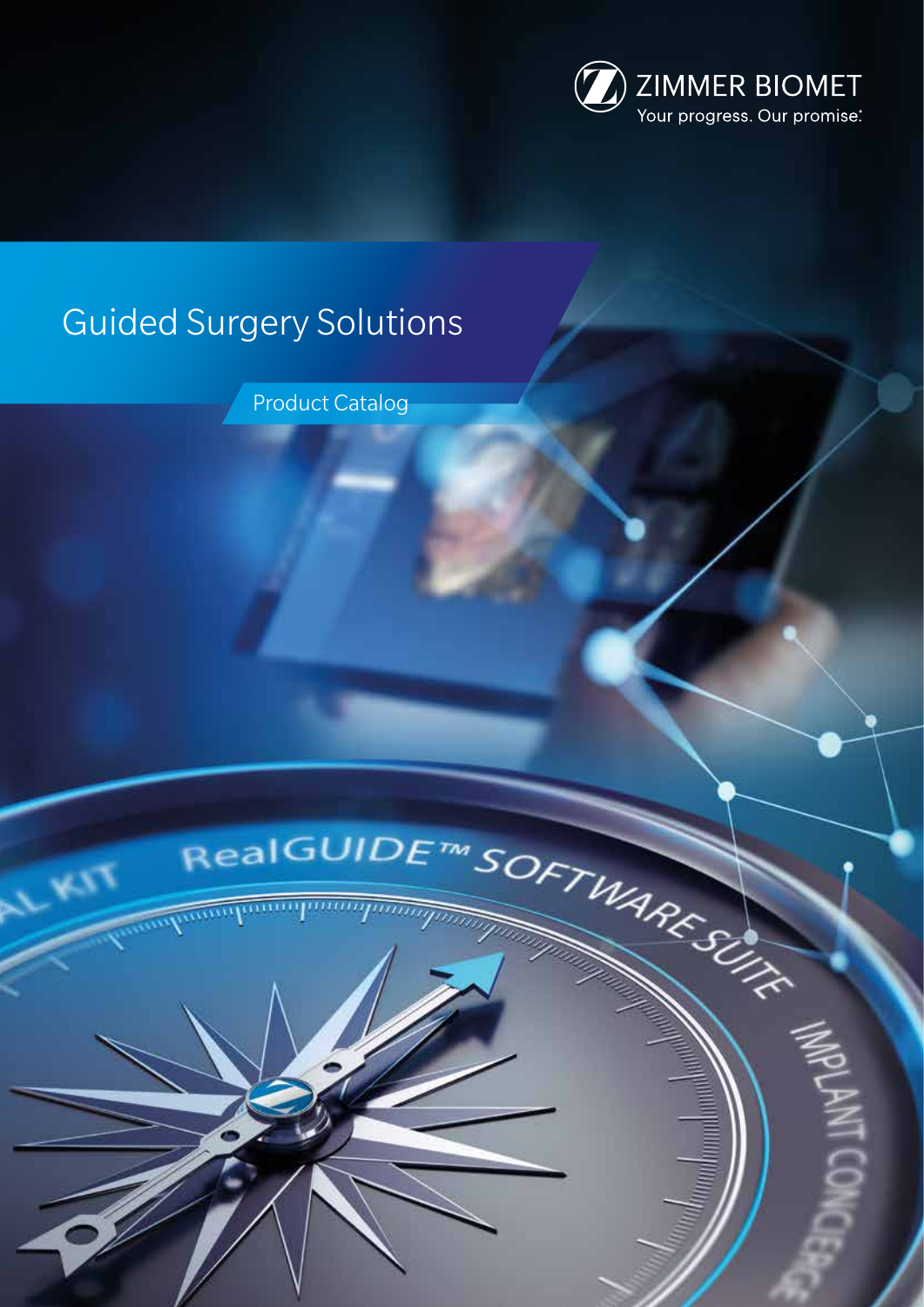## RealGUIDE Software Suite Payment Methods

| <b>Software Module PLAN</b>                                   | <b>Product</b>                    | Part No. |
|---------------------------------------------------------------|-----------------------------------|----------|
| <b>VALW</b><br>RealGUIDE<br>Module <b>PLAN</b><br><b>PLAN</b> | Free Perpetuity Software Planning | SW-PLAN  |

| <b>Software Module GUIDE</b>                                      |  | <b>Module Type</b>                                                   | <b>Commitment Period</b> | <b>Payment Frequency</b> | Part No.    |
|-------------------------------------------------------------------|--|----------------------------------------------------------------------|--------------------------|--------------------------|-------------|
| $\circ$<br>RealGUIDE<br>A,<br>Module <b>GUIDE</b><br><b>GUIDE</b> |  | Digital Doc Customer<br>(1 click/month<br>included in package price) | Annual commitment        | paid monthly             | SW-G-DD-AM  |
|                                                                   |  |                                                                      |                          | paid upfront             | SW-G-DD-PU  |
|                                                                   |  |                                                                      | 3-month package          | paid monthly             | SW-G-DD-3M  |
|                                                                   |  |                                                                      |                          | paid upfront             | SW-G-DD-3U  |
|                                                                   |  | <b>Enterprise Customer</b>                                           | Annual commitment        | paid monthly             | SW-G-ENT-AM |
|                                                                   |  |                                                                      |                          | paid upfront             | SW-G-ENT-PU |
|                                                                   |  | (5 clicks/month<br>included in package price)                        | 3-month package          | paid monthly             | SW-G-ENT-3M |
|                                                                   |  |                                                                      |                          | paid upfront             | SW-G-ENT-3U |

| <b>Software Module APP</b>                                               |                   | <b>Commitment Period</b> | Payment Frequency | Part No. |
|--------------------------------------------------------------------------|-------------------|--------------------------|-------------------|----------|
| مالی<br>RealGUIDE<br>$\blacktriangle$<br>Module <b>APP</b><br><b>APP</b> | Annual commitment | paid monthly             | SW-APP-AM         |          |
|                                                                          |                   | paid upfront             | SW-APP-PU         |          |
|                                                                          | 3-month package   | paid monthly             | SW-APP-3M         |          |
|                                                                          |                   | paid upfront             | SW-APP-3U         |          |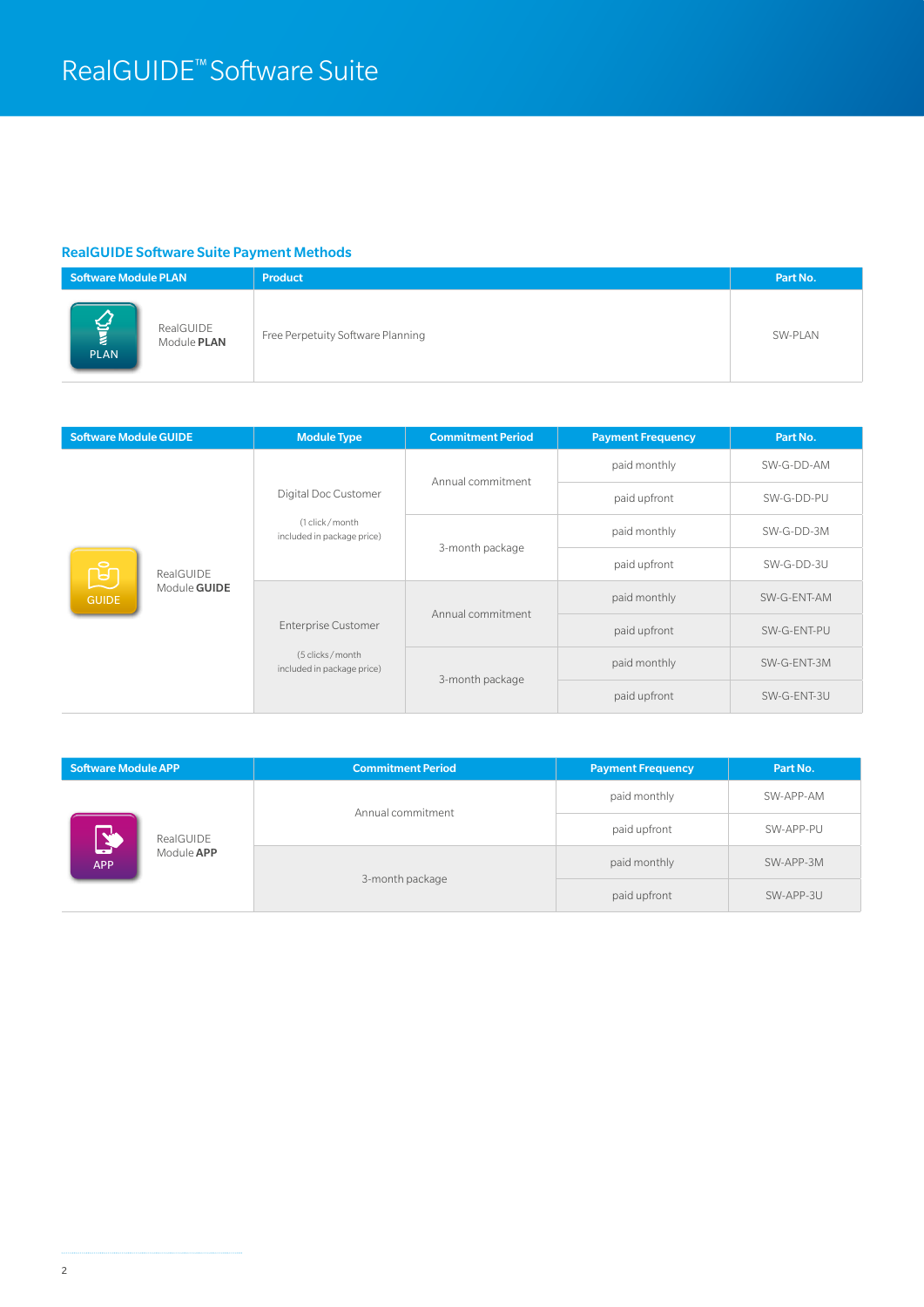## Click Packages for RealGuide Module GUIDE – Digital Doc

| <b>Click Package</b> | Part No.     |
|----------------------|--------------|
| Single Click         | CLICK-DD-1   |
| Pack of 5            | CLICK-DD-5   |
| Pack of 10           | CLICK-DD-10  |
| Pack of 25           | CLICK-DD-25  |
| Pack of 50           | CLICK-DD-50  |
| Pack of 100          | CLICK-DD-100 |
| Pack of 250          | CLICK-DD-250 |
| Pack of 500          | CLICK-DD-500 |

## Click Packages for RealGuide Module GUIDE – Enterprise

| <b>Click Package</b> | Part No.      |
|----------------------|---------------|
| Single Click         | CLICK-ENT-1   |
| Pack of 5            | CLICK-ENT-5   |
| Pack of 10           | CLICK-ENT-10  |
| Pack of 25           | CLICK-ENT-25  |
| Pack of 50           | CLICK-ENT-50  |
| Pack of 100          | CLICK-ENT-100 |
| Pack of 250          | CLICK-ENT-250 |
| Pack of 500          | CLICK-ENT-500 |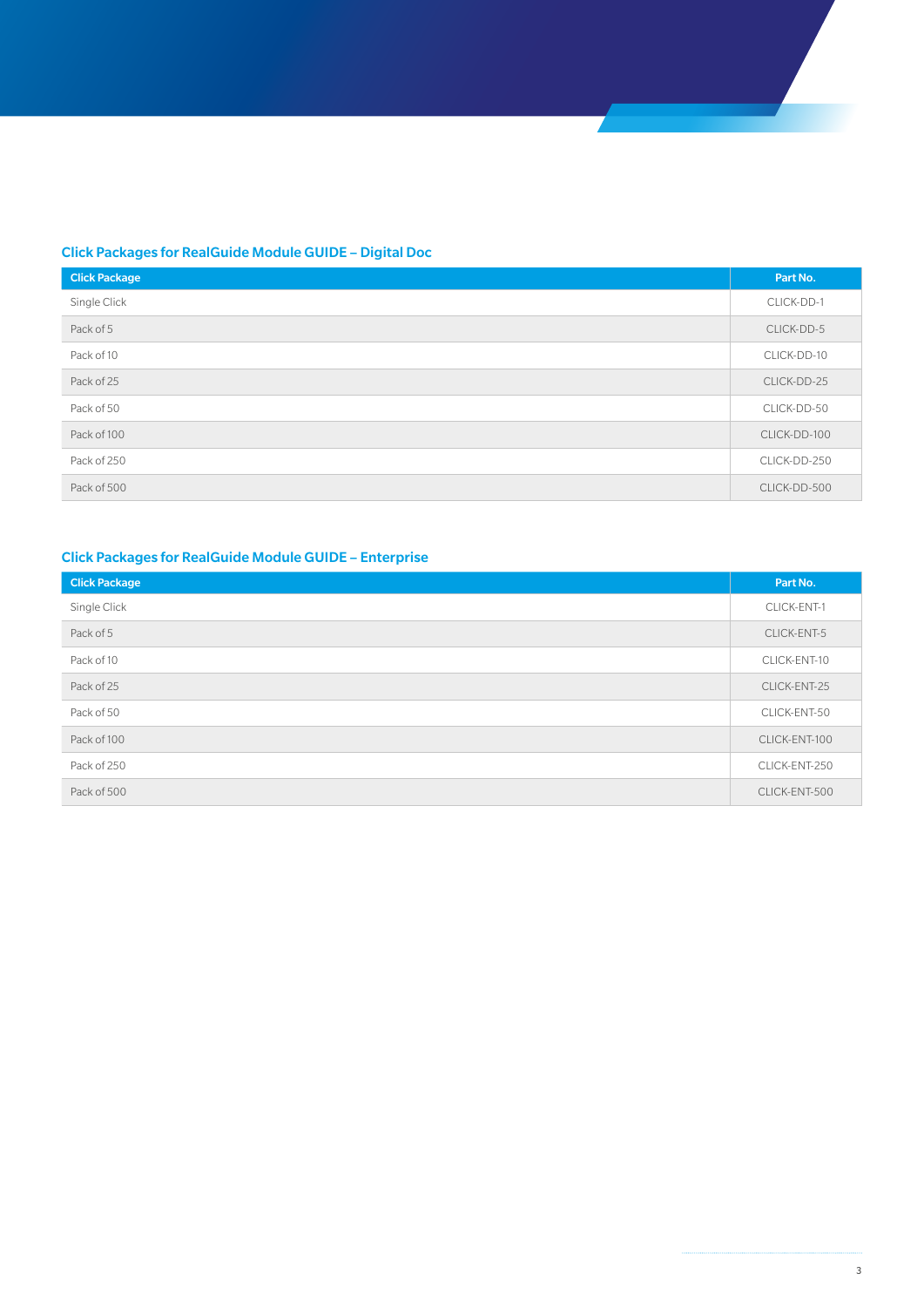## RealGUIDE™ Z3D Surgical Kit



#### RealGUIDE Z3D Surgical Kit Configuration

| <b>Product</b>                                 | Part No.  |
|------------------------------------------------|-----------|
| Drill for Fixation Pin                         | 3DM00610Z |
| <b>Fixation Pin</b>                            | 3DM00609Z |
| Torque Wrench Extension                        | 3DM00623Z |
| 4 × 4 Square Connector for Handpiece           | 3DM00612Z |
| न्दत्तरा<br>Mouth Opening Gauge / Bite Gauge   | 3DM00622Z |
| Mucotome / Tissue Punch<br>$(\emptyset$ 4.2mm) | 3DM00607Z |
| <b>Bone Crest Leveler</b>                      | 3DM00614Z |
| Start Drill                                    | 3DM00621Z |
| Drill ø 2.4 × 6 mm                             | 3DM00619Z |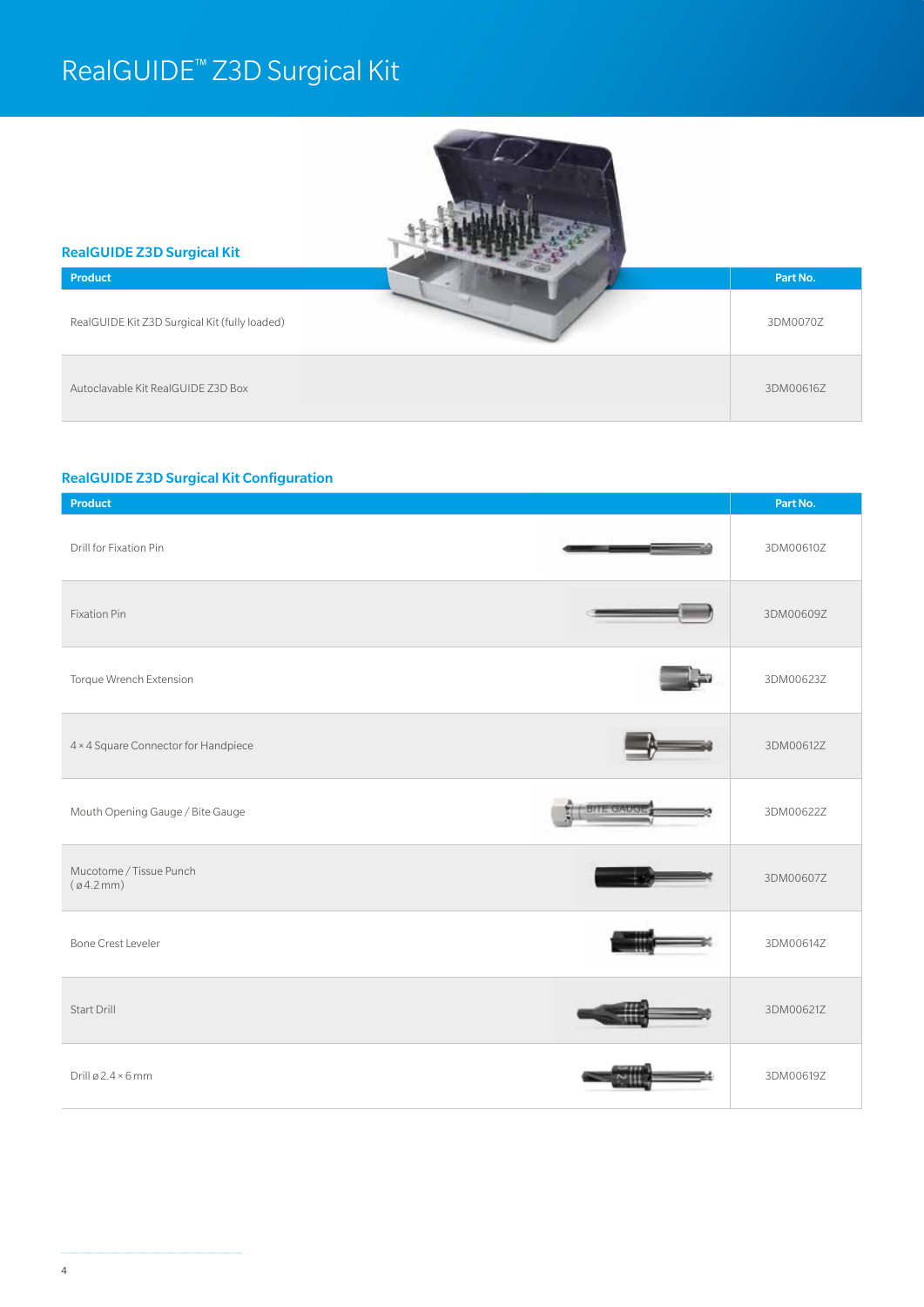#### Implant Mounts

| <b>Product</b>                                     | Part No.      |
|----------------------------------------------------|---------------|
| Implant Mount (Zimmer Eztetic ø 3.1 mm Connection) | 3DM00606ZIM31 |
| Implant Mount (Zimmer TSV ø 3.7/4.1mm Connection)  | 3DM00606ZIM35 |
| Implant Mount (Zimmer TSV ø 4.7 mm Connection)     | 3DM00606ZIM47 |

#### Drills

| Length              | <b>Drill</b><br>ø2.4 mm | <b>Double Diameter Drill</b><br>$02.8 / 2.4$ mm | <b>Double Diameter Drill</b><br>$03.4 / 2.8$ mm | <b>Double Diameter Drill</b><br>$03.8 / 3.4$ mm | <b>Double Diameter Drill</b><br>$04.4 / 3.8$ mm |
|---------------------|-------------------------|-------------------------------------------------|-------------------------------------------------|-------------------------------------------------|-------------------------------------------------|
|                     |                         |                                                 |                                                 |                                                 |                                                 |
| 8 <sub>mm</sub>     | 3DM00613.24.080Z        | 3DM00613.28.080Z                                | 3DM00613.34.080Z                                | 3DM00613.38.080Z                                | 3DM00613.44.080Z                                |
| $10 \, \mathrm{mm}$ | 3DM00613.24.100Z        | 3DM00613.28.100Z                                | 3DM00613.34.100Z                                | 3DM00613.38.100Z                                | 3DM00613.44.100Z                                |
| $11.5 \text{ mm}$   | 3DM00613.24.115Z        | 3DM00613.28.115Z                                | 3DM00613.34.115Z                                | 3DM00613.38.115Z                                | 3DM00613.44.115Z                                |
| $13 \, \mathrm{mm}$ | 3DM00613.24.130Z        | 3DM00613.28.130Z                                | 3DM00613.34.130Z                                | 3DM00613.38.130Z                                | 3DM00613.44.130Z                                |
| 16 mm               | 3DM00613.24.160Z        | 3DM00613.28.160Z                                | 3DM00613.34.160Z                                | 3DM00613.38.160Z                                | 3DM00613.44.160Z                                |

### Surgical Guide Accessories

| Product                                                                                                       | Part No. |
|---------------------------------------------------------------------------------------------------------------|----------|
| Surgical Guide Sleeve – RG CAD Procedure 5.05 mm, compatible 3DM RG, Zimmer Biomet Z3D, Nobel RP Kit (10 pcs) | 3DM00670 |
| Surgical Guide Pin Fixation Sleeve – RG CAD Procedure (10 pcs)                                                | 3DM00671 |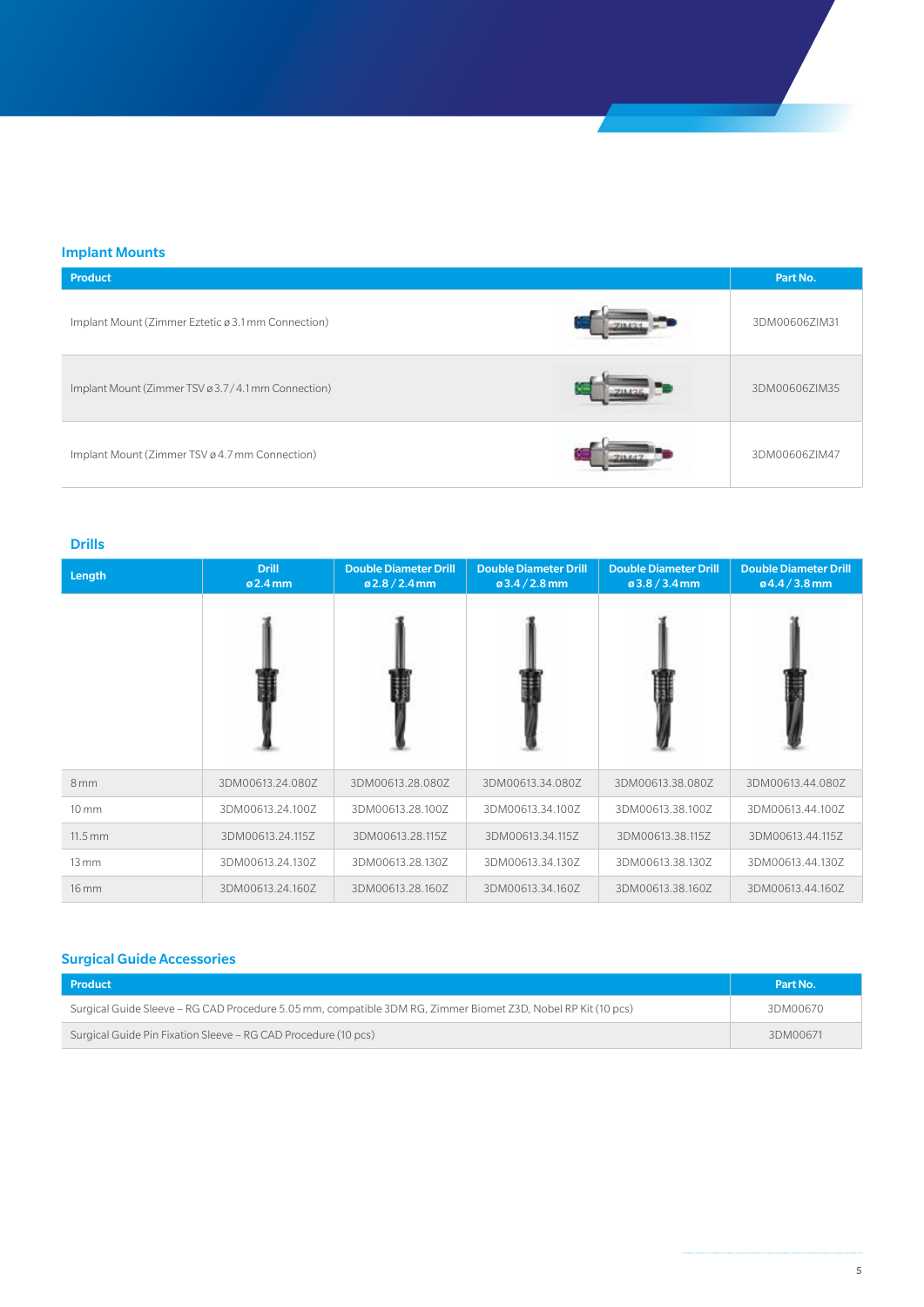#### Planning Services

| <b>Product</b>                   | <b>Purchase Model</b> | <b>Pieces of Implants</b> | Part No.     |
|----------------------------------|-----------------------|---------------------------|--------------|
|                                  |                       | 1 Implant                 | ICEU-ITP1-SA |
|                                  | Standalone Purchase   | 2 Implants                | ICEU-ITP2-SA |
| Initial Treatment Plan           |                       | 3 or more Implants        | ICEU-ITP3-SA |
|                                  |                       | 1 Implant                 | ICEU-ITP1-SW |
|                                  | Clickthrough Purchase | 2 Implants                | ICEU-ITP2-SW |
|                                  |                       | 3 or more Implants        | ICEU-ITP3-SW |
|                                  |                       | 1 Implant                 | ICEU-VIP1-SA |
|                                  | Standalone Purchase   | 2 Implants                | ICEU-VIP2-SA |
|                                  |                       | 3 or more Implants        | ICEU-VIP3-SA |
| Virtual Implant Planning Session |                       | 1 Implant                 | ICEU-VIP1-SW |
|                                  | Clickthrough Purchase | 2 Implants                | ICEU-VIP2-SW |
|                                  |                       | 3 or more Implants        | ICEU-VIP3-SW |

## Designing Services

| <b>Product</b>                       | <b>Purchase Model</b>             | <b>Pieces of Implants</b> | Part No.          |
|--------------------------------------|-----------------------------------|---------------------------|-------------------|
|                                      |                                   | 1 Implant                 | ICEU-GDES-I1-SA   |
|                                      | Standalone Purchase               | 2 Implants                | ICEU-GDES-I2-SA   |
|                                      |                                   | 3 or more Implants        | ICEU-GDES-I3-SA   |
| Surgical Guide Design                |                                   | 1 Implant                 | ICEU-GDES-I1-SW   |
|                                      | Software<br>Clickthrough Purchase | 2 Implants                | ICEU-GDES-I2-SW   |
|                                      |                                   | 3 or more Implants        | ICEU-GDES-I3-SW   |
|                                      |                                   | 1 Implant                 | ICEU-BBGDES-I1-SA |
|                                      | Standalone Purchase               | 2 Implants                | ICEU-BBGDES-I2-SA |
| Bone Borne Surgical Guide Design     |                                   | 3 or more Implants        | ICEU-BBGDES-I3-SA |
|                                      |                                   | 1 Implant                 | ICEU-BBGDES-I1-SW |
|                                      | Software<br>Clickthrough Purchase | 2 Implants                | ICEU-BBGDES-I2-SW |
|                                      |                                   | 3 or more Implants        | ICEU-BBGDES-I3-SW |
|                                      |                                   | 1 Implant                 | ICEU-BRGDES-I1-SA |
|                                      | Standalone Purchase               | 2 Implants                | ICEU-BRGDES-I2-SA |
| Bone Reduction Surgical Guide Design |                                   | 3 or more Implants        | ICEU-BRGDES-I3-SA |
|                                      |                                   | 1 Implant                 | ICEU-BRGDES-I1-SW |
|                                      | Software<br>Clickthrough Purchase | 2 Implants                | ICEU-BRGDES-I2-SW |
|                                      |                                   | 3 or more Implants        | ICEU-BRGDES-I3-SW |
|                                      |                                   | 1 Implant                 | ICEU-APGDES-I1-SA |
|                                      | Standalone Purchase               | 2 Implants                | ICEU-APGDES-I2-SA |
|                                      |                                   | 3 or more Implants        | ICEU-APGDES-I3-SA |
| Anchor Pin Surgical Guide Design     |                                   | 1 Implant                 | ICEU-APGDES-I1-SW |
|                                      | Software<br>Clickthrough Purchase | 2 Implants                | ICEU-APGDES-I2-SW |
|                                      |                                   | 3 or more Implants        | ICEU-APGDES-I3-SW |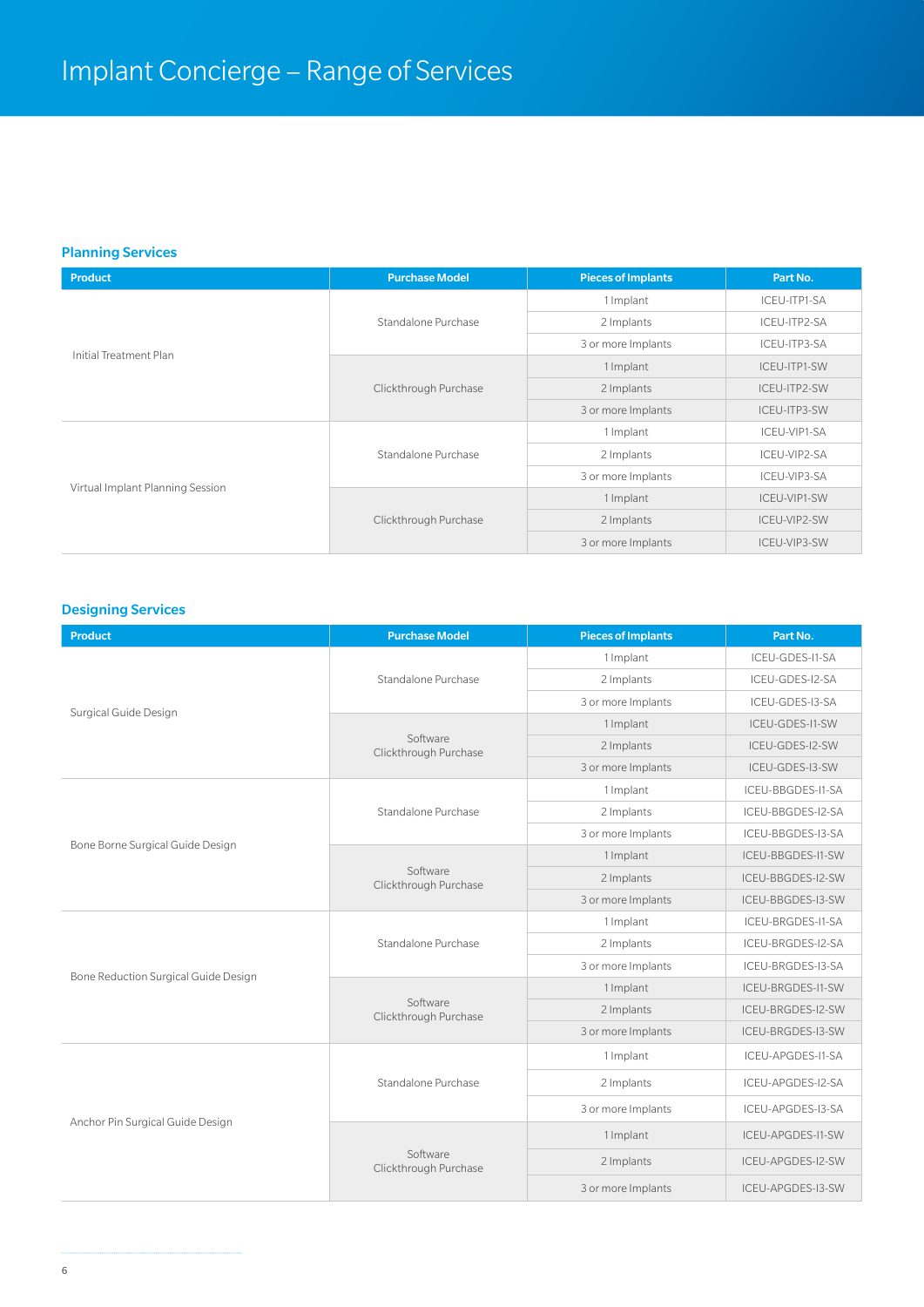## Printing Services

| <b>Product</b>                                | <b>Purchase Model</b>             | <b>Pieces of Implants</b> | Part No.            |
|-----------------------------------------------|-----------------------------------|---------------------------|---------------------|
|                                               |                                   | 1 Implant                 | ICEU-GDPRNT-I1-SA   |
|                                               | Standalone Purchase               | 2 Implants                | ICEU-GDPRNT-I2-SA   |
|                                               |                                   | 3 or more Implants        | ICEU-GDPRNT-I3-SA   |
| <b>Surgical Guide Printing</b>                |                                   | 1 Implant                 | ICEU-GDPRNT-I1-SW   |
|                                               | Software<br>Clickthrough Purchase | 2 Implants                | ICEU-GDPRNT-I2-SW   |
|                                               |                                   | 3 or more Implants        | ICEU-GDPRNT-I3-SW   |
|                                               |                                   | 1 Implant                 | ICEU-BBGDPRNT-I1-SA |
|                                               | Standalone Purchase               | 2 Implants                | ICEU-BBGDPRNT-I2-SA |
|                                               |                                   | 3 or more Implants        | ICEU-BBGDPRNT-I3-SA |
| Bone Borne Surgical Guide Printing            |                                   | 1 Implant                 | ICEU-BBGDPRNT-I1-SW |
|                                               | Software<br>Clickthrough Purchase | 2 Implants                | ICEU-BBGDPRNT-I2-SW |
|                                               |                                   | 3 or more Implants        | ICEU-BBGDPRNT-I3-SW |
|                                               |                                   | 1 Implant                 | ICEU-BRGDPRNT-I1-SA |
|                                               | Standalone Purchase               | 2 Implants                | ICEU-BRGDPRNT-I2-SA |
| <b>Bone Reduction Surgical Guide Printing</b> |                                   | 3 or more Implants        | ICEU-BRGDPRNT-I3-SA |
|                                               | Software<br>Clickthrough Purchase | 1 Implant                 | ICEU-BRGDPRNT-I1-SW |
|                                               |                                   | 2 Implants                | ICEU-BRGDPRNT-I2-SW |
|                                               |                                   | 3 or more Implants        | ICEU-BRGDPRNT-I3-SW |
|                                               |                                   | 1 Implant                 | ICEU-APGDPRNT-I1-SA |
|                                               | Standalone Purchase               | 2 Implants                | ICEU-APGDPRNT-I2-SA |
| Anchor Pin Surgical Guide Printing            |                                   | 3 or more Implants        | ICEU-APGDPRNT-I3-SA |
|                                               |                                   | 1 Implant                 | ICEU-APGDPRNT-I1-SW |
|                                               | Software<br>Clickthrough Purchase | 2 Implants                | ICEU-APGDPRNT-I2-SW |
|                                               |                                   | 3 or more Implants        | ICEU-APGDPRNT-I3-SW |
|                                               | Standalone Purchase               |                           | ICEU-MOD1PRNT-SA    |
| 3D Printed Analog Model (without Analogs)     | Software<br>Clickthrough Purchase |                           | ICEU-MOD1PRNT-SW    |
|                                               | Standalone Purchase               |                           | ICEU-MOD2PRNT-SA    |
| 3D Printed Model                              | Software<br>Clickthrough Purchase |                           | ICEU-MOD2PRNT-SW    |

### Service Fees and Virtual Wax-Up

| <b>Product</b>                                                 | Part No.           |
|----------------------------------------------------------------|--------------------|
| <b>Translation Service Fee</b>                                 | ICEU-TP-TRANSL     |
| Treatment Plan Rush Processing Fee (less than 5 business days) | ICEU-TP-RUSH       |
| Cerec Model Conversion Fee                                     | ICEU-TP-CERECONV   |
| Perforation Slots Service Fee                                  | <b>ICEU-GDSLOT</b> |
| Widened Guide Service Fee                                      | ICEU-GDWIDE        |
| Virtual Wax-Up                                                 | ICEU-VIRWAX        |